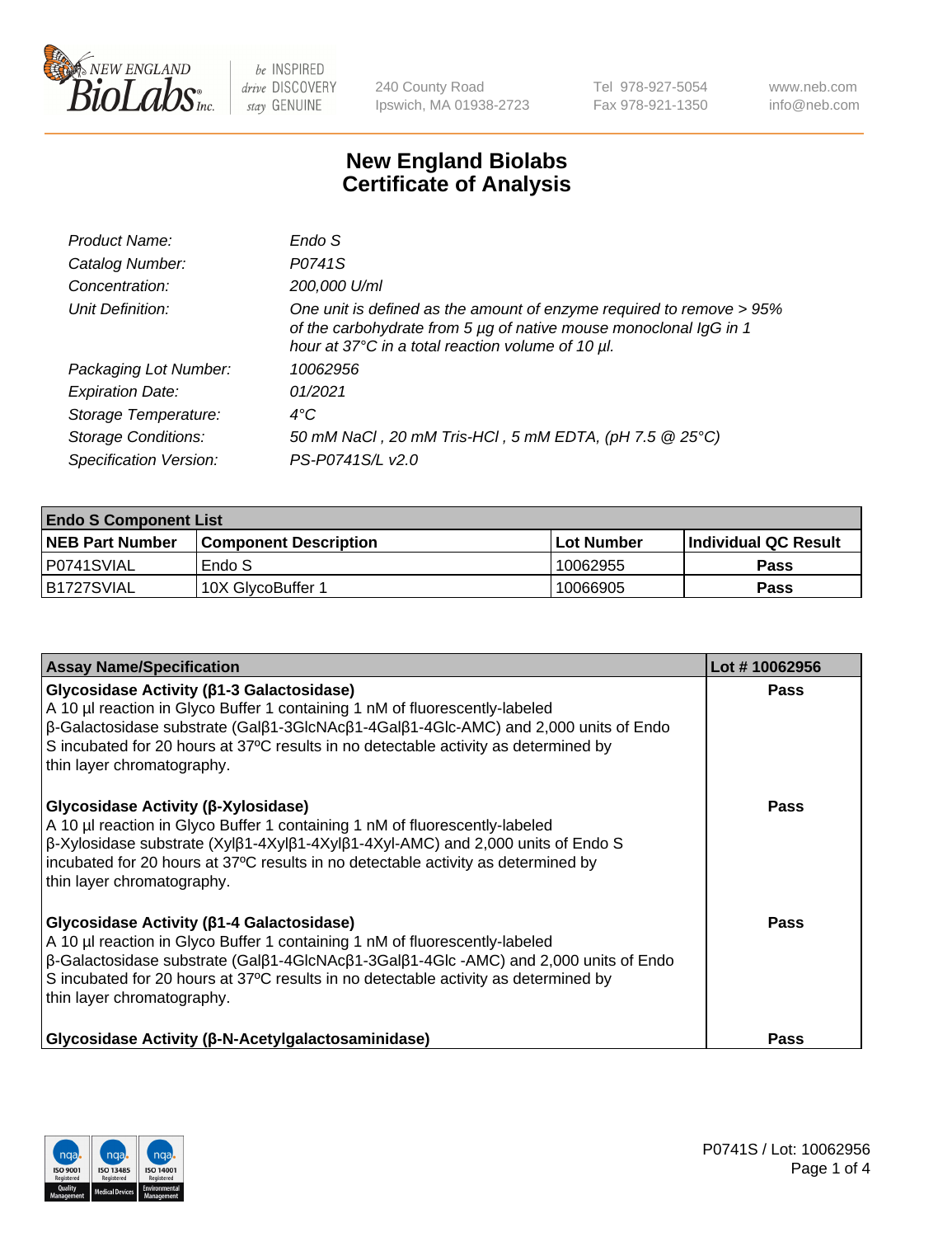

240 County Road Ipswich, MA 01938-2723 Tel 978-927-5054 Fax 978-921-1350

www.neb.com info@neb.com

| <b>Assay Name/Specification</b>                                                                                                                                                                                                                                                                                                       | Lot #10062956 |
|---------------------------------------------------------------------------------------------------------------------------------------------------------------------------------------------------------------------------------------------------------------------------------------------------------------------------------------|---------------|
| A 10 µl reaction in Glyco Buffer 1 containing 1 nM of fluorescently-labeled<br>β-N-Acetylgalactosaminidase substrate (GalNAcβ1-4Galβ1-4Glc-AMC) and 2,000 units of<br>Endo S incubated for 20 hours at 37°C results in no detectable activity as<br>determined by thin layer chromatography.                                          |               |
| <b>Protease Activity (SDS-PAGE)</b><br>A 20 µl reaction in 1X Glyco Buffer 1 containing 24 µg of a standard mixture of<br>proteins and a minimum of 2,000 units of Endo S incubated for 20 hours at 37°C,<br>results in no detectable degradation of the protein mixture as determined by<br>SDS-PAGE with Coomassie Blue detection.  | <b>Pass</b>   |
| <b>Protein Purity Assay (SDS-PAGE)</b><br>Endo S is ≥ 95% pure as determined by SDS-PAGE analysis using Coomassie Blue<br>detection.                                                                                                                                                                                                  | <b>Pass</b>   |
| Glycosidase Activity (α1-3 Fucosidase)<br>A 10 µl reaction in Glyco Buffer 1 containing 1 nM of fluorescently-labeled<br>α-Fucosidase substrate (Fucα1-3Galβ1-4GlcNAcβ1-3Galβ1-4Glc-AMC) and 2,000 units of<br>Endo S incubated for 20 hours at 37°C results in no detectable activity as<br>determined by thin layer chromatography. | <b>Pass</b>   |
| Glycosidase Activity (α1-3 Galactosidase)<br>A 10 µl reaction in Glyco Buffer 1 containing 1 nM of fluorescently-labeled<br>α-Galactosidase substrate (Galα1-3Galβ1-4GlcNAc-AMC) and 2,000 units of Endo S<br>incubated for 20 hours at 37°C results in no detectable activity as determined by<br>thin layer chromatography.         | <b>Pass</b>   |
| Glycosidase Activity (α1-3 Mannosidase)<br>A 10 µl reaction in Glyco Buffer 1 containing 1 nM of fluorescently-labeled<br>α-Mannosidase substrate (Manα1-3Manβ1-4GlcNAc-AMC) and 2,000 units of Endo S<br>incubated for 20 hours at 37°C results in no detectable activity as determined by<br>thin layer chromatography.             | <b>Pass</b>   |
| Glycosidase Activity (a1-6 Galactosidase)<br>A 10 µl reaction in Glyco Buffer 1 containing 1 nM of fluorescently-labeled<br>α-Galactosidase substrate (Galα1-6Galα1-6Glcα1-2Fru-AMC) and 2,000 units of Endo S<br>incubated for 20 hours at 37°C results in no detectable activity as determined by<br>thin layer chromatography.     | <b>Pass</b>   |
| Glycosidase Activity (α1-6 Mannosidase)<br>A 10 µl reaction in Glyco Buffer 1 containing 1 nM of fluorescently-labeled<br>α-Mannosidase substrate (Μanα1-6Μanα1-6(Μanα1-3)Man-AMC) and 2,000 units of Endo S<br>incubated for 20 hours at 37°C results in no detectable activity as determined by                                     | <b>Pass</b>   |

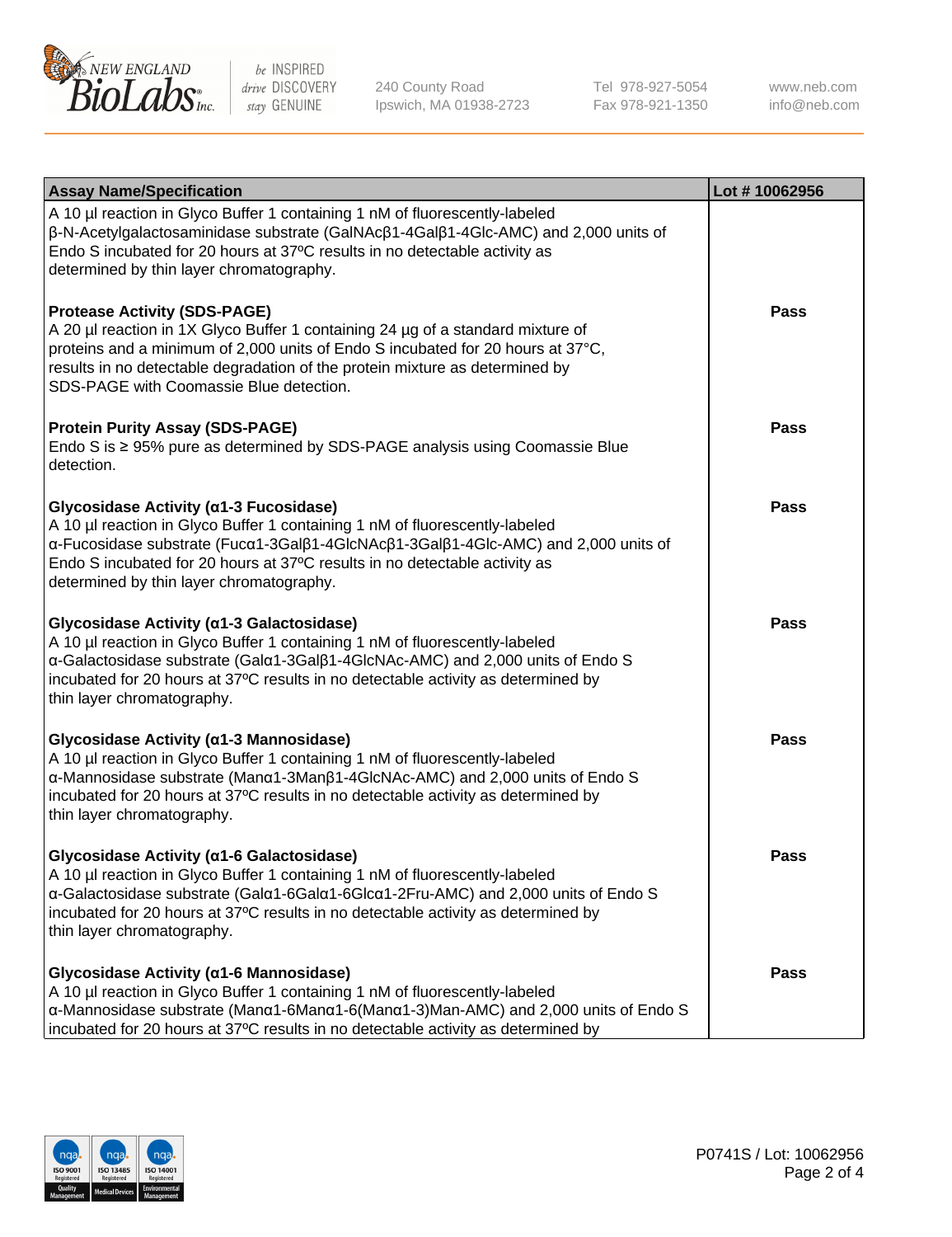

240 County Road Ipswich, MA 01938-2723 Tel 978-927-5054 Fax 978-921-1350

www.neb.com info@neb.com

| <b>Assay Name/Specification</b>                                                                                                                                                                                                                                                                                                                                              | Lot #10062956 |
|------------------------------------------------------------------------------------------------------------------------------------------------------------------------------------------------------------------------------------------------------------------------------------------------------------------------------------------------------------------------------|---------------|
| thin layer chromatography.                                                                                                                                                                                                                                                                                                                                                   |               |
| Glycosidase Activity (α-N-Acetylgalactosaminidase)<br>A 10 µl reaction in Glyco Buffer 1 containing 1 nM of fluorescently-labeled<br>α-N-Acetylgalactosaminidase substrate (GalNAcα1-3(Fucα1-2)Galβ1-4Glc-AMC) and 2,000<br>units of Endo S incubated for 20 hours at 37°C results in no detectable activity as<br>determined by thin layer chromatography.                  | Pass          |
| Glycosidase Activity (β-Mannosidase)<br>A 10 µl reaction in Glyco Buffer 1 containing 1 nM of fluorescently-labeled<br>β-Mannosidase substrate (Manβ1-4Manβ1-4Man-AMC) and 2,000 units of Endo S incubated<br>for 20 hours at 37°C results in no detectable activity as determined by thin layer<br>chromatography.                                                          | <b>Pass</b>   |
| <b>Functional Test (Magnetic Beads, Enzyme Removal)</b><br>Magnetic chitin beads (50 µl) were equilibrated and incubated with 2,000 units of<br>Endo S in 300 µl of 50mM ammonium formate, pH 4.4. The beads were pelleted using a<br>magnetic separation rack. No Endo S was detected in the supernatant as determined by<br>activity assay and mass spectrometry analysis. | <b>Pass</b>   |
| Glycosidase Activity (Endo F1, F2, H)<br>A 10 µl reaction in Glyco Buffer 1 containing 1 nM of fluorescently-labeled Endo F1,<br>F2, H substrate (Dansylated invertase high mannose) and 2,000 units of Endo S<br>incubated for 20 hours at 37°C results in no detectable activity as determined by<br>thin layer chromatography.                                            | Pass          |
| Glycosidase Activity (α-Glucosidase)<br>A 10 µl reaction in Glyco Buffer 1 containing 1 nM of fluorescently-labeled<br>α-Glucosidase substrate (Glcα1-6Glcα1-4Glc-AMC) and 2,000 units of Endo S incubated<br>for 20 hours at 37°C results in no detectable activity as determined by thin layer<br>chromatography.                                                          | <b>Pass</b>   |
| Glycosidase Activity (α-Neuraminidase)<br>A 10 µl reaction in Glyco Buffer 1 containing 1 nM of fluorescently-labeled<br>α-Neuraminidase substrate (Neu5Acα2-3Galβ1-3GlcNAcβ1-3Galβ1-4Glc-AMC) and 2,000<br>units of Endo S incubated for 20 hours at 37°C results in no detectable activity as<br>determined by thin layer chromatography.                                  | Pass          |
| Glycosidase Activity (α1-2 Fucosidase)<br>A 10 µl reaction in Glyco Buffer 1 containing 1 nM of fluorescently-labeled<br>α-Fucosidase substrate (Fucα1-2Galβ1-4Glc-AMC) and 2,000 units of Endo S incubated<br>for 20 hours at 37°C results in no detectable activity as determined by thin layer<br>chromatography.                                                         | Pass          |